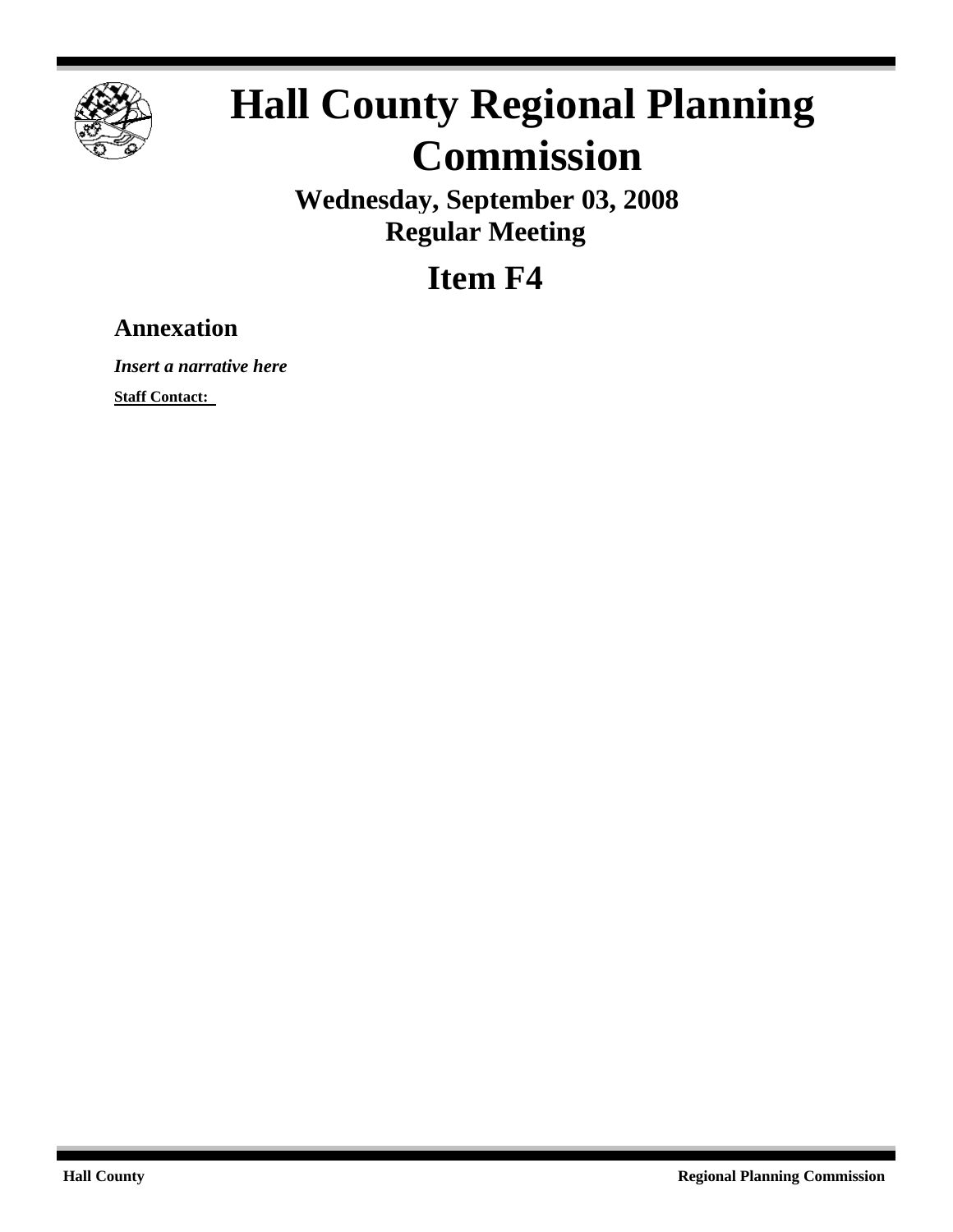#### **Agenda Item # 5**

#### **PLANNING DIRECTOR RECOMMENDATION TO REGIONAL PLANNING COMMISSION:**

August 22, 2008

**SUBJECT:** *Annexation of Property*

**PROPOSAL:** To annex property as shown on the attached annexation plan.

#### **OVERVIEW:**

This property is contiguous with the Grand Island City Limits. The owner has requested this annexation.

This property is within the Grand Island Utilities Electrical Service District. This property appears to be in the Grand Island School District. This annexation will not impact the two-mile extraterritorial jurisdiction of Grand Island.

#### **RECOMMENDATION:**

That the Regional Planning Commission recommends that the Grand Island City Council annex these properties as presented.

\_\_\_\_\_\_\_\_\_\_\_\_\_\_\_\_\_\_\_ Chad Nabity AICP, Planning Director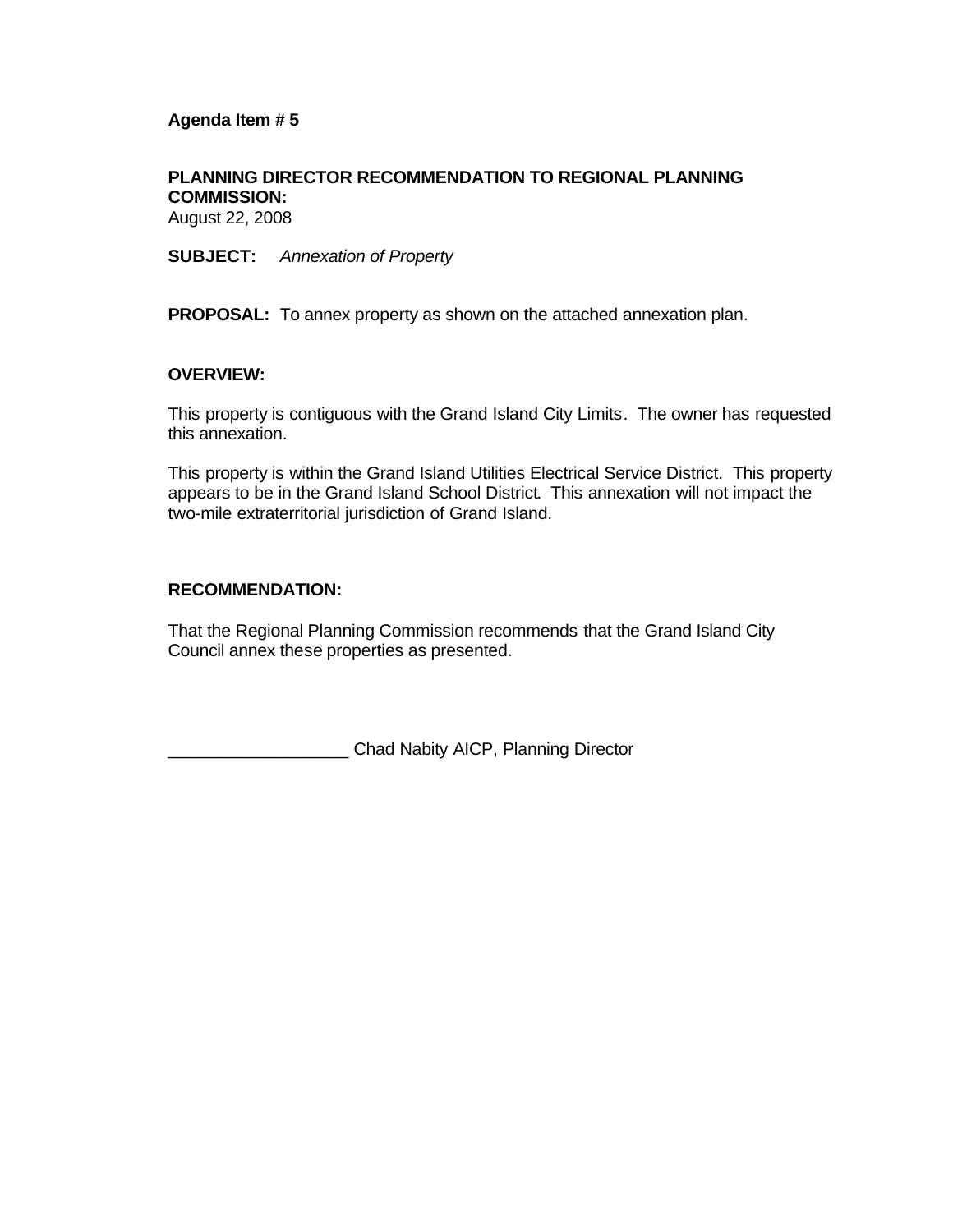#### **ANNEXATION PLAN –August 2008**

August 21, 2008

#### **OVERVIEW**

Section 16-117 of The Nebraska State Statute allows municipalities of the first class to annex any contiguous or adjacent lands, lots, tracts, streets, or highways that are urban or suburban in character and in such direction as may be deemed proper.

Regulations governing municipal annexation were implemented in order to develop an equitable system for adding to and increasing city boundaries as urban growth occurs. Areas of the community that are urban in nature, and are contiguous to existing boundaries, are appropriate for consideration of annexation.

Annexation of urban areas adjacent to existing city boundaries can be driven by many factors. The following are reasons annexation should be considered:

1. Governing urban areas with the statutorily created urban form of government, municipalities have historically been charged with meeting the needs of the expanded community.

2. Provide municipal services. Municipalities are created to provide the governmental services essential for sound urban development and for the protection of health, safety and well being of residents in areas that are used primarily for residential, industrial, and commercial purposes.

3. Ensure orderly growth pursuant to land use, building, street, sidewalk, sanitary sewer, storm sewer, water, and electrical services.

4. Provide more equitable taxation to existing property owners for the urban services and facilities that non-city residents in proposed annexation areas use on a regular basis such as parks, streets, public infrastructure, emergency services, retail businesses and associated support.

5. Ensure ability to impose and consistently enforce planning processes and policies.

6. Address housing standards and code compliance to positively impact quality of life for residents.

7. Enable residents of urban areas adjacent to city to participate in municipal issues, including elections that either do or will have an impact on their properties.

8. Anticipate and allocate resources for infrastructure improvements.

9. Increase number of street or lane miles while increasing gas tax dollars received from the Nebraska Department of Roads.

10. Provide long term visioning abilities as it relates to growth and provision of services.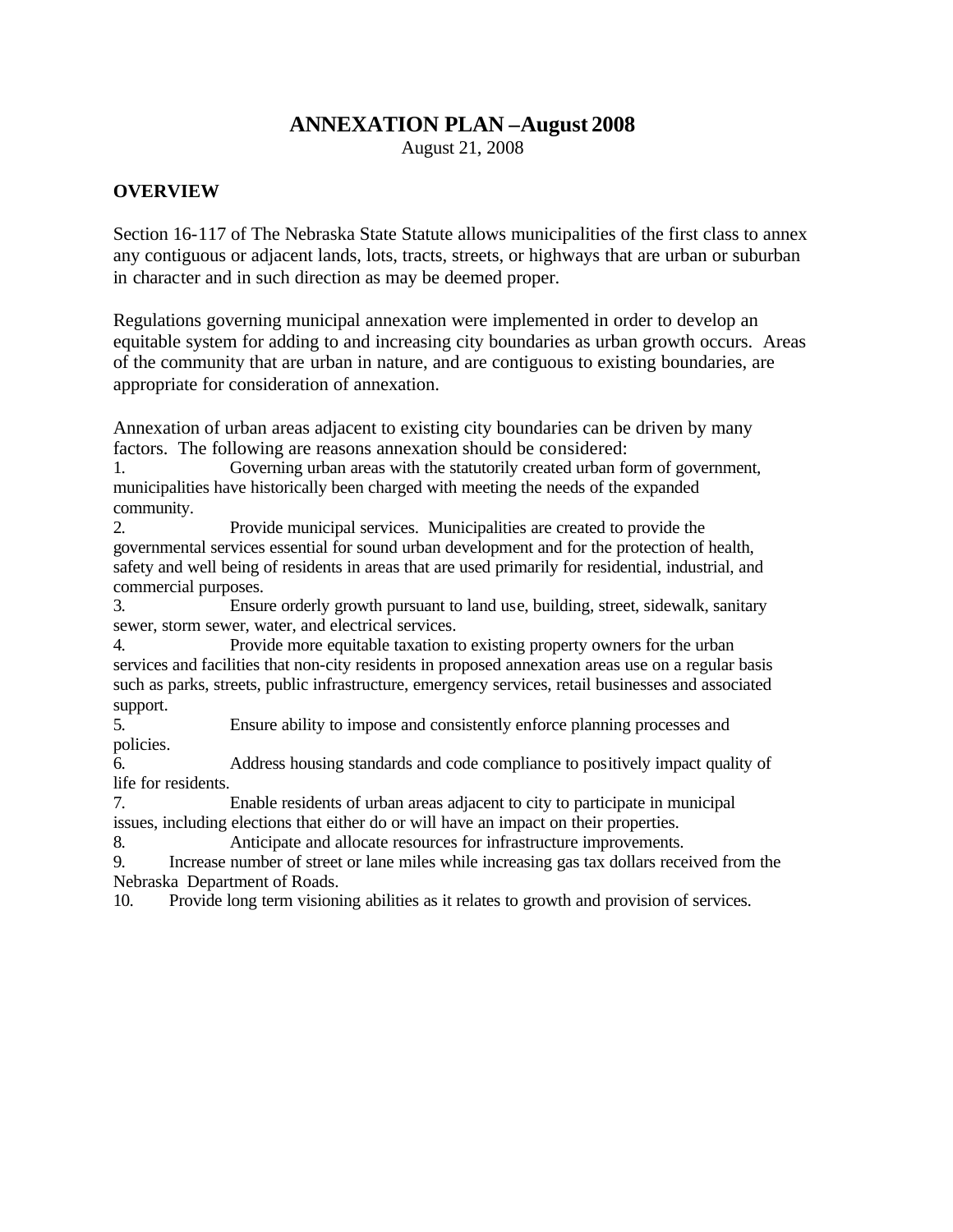#### **Other Factors**

Annexation of adjacent properties can also be considered upon the request of the owner(s) of the property. Bernard H. Borer Jr. of 908 E Capital Avenue has requested that the City annex their property and allow him to connect to city sewer.

A comprehensive inventory of services and facilities, relative to the types and level of services currently being provided as well as the types of level of services anticipated as a result of annexation, has been developed.

The inventory includes general information concerning:

- Existing infrastructure in affected area(s)
- Summary of expenditures to extend existing infrastructure
- Summary of operating expenditures associated with increased services
- Emergency services

The service plan incorporates detailed elements of the inventory. The inventory and resulting service plan should be the basis for discussions concerning each specific area identified for potential annexation. *It should be noted that the capital improvements to existing infrastructure and extending services will take place over a period of time in order to ensure adequate time for planning, designing, funding and constructing such a sizable number of projects while protecting the financial integrity of the City's enterprise funds. The service plan provides for extending the trunk water and sanitary sewer lines to the annexed area. Individual property owners will be responsible for the cost of extending services through neighborhoods and for connecting their properties to the public systems.*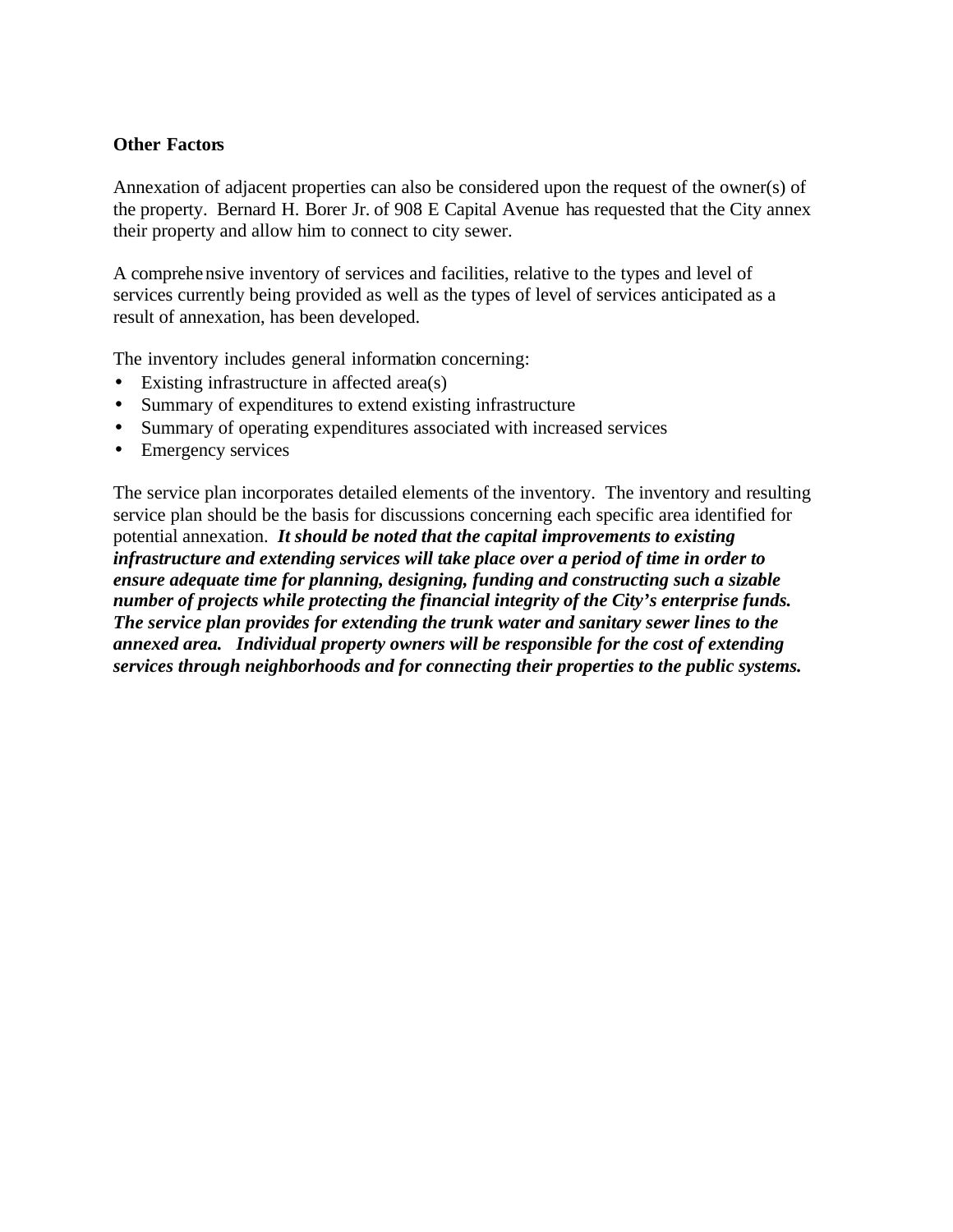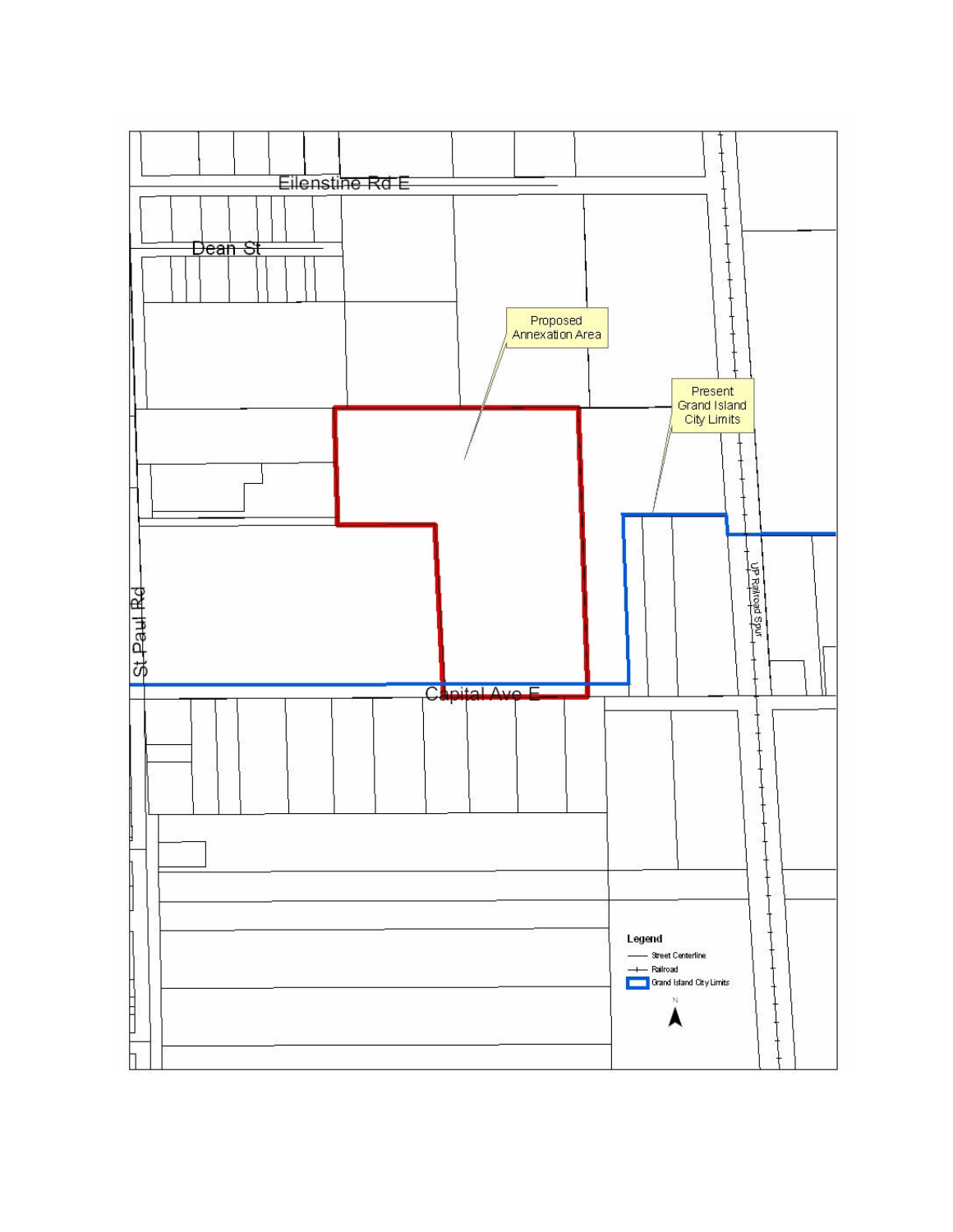#### **Capital Avenue Property**

This property is located in the northeast area of the community and is north of Capital Avenue the west of the Ord Line and east of the St. Paul Road. The City of Grand Island provides electric services to the area. Sewer and water are both available to this property

#### INVENTORY OF SERVICES

1. Police Protection. The City of Grand Island Police Department will provide protection and law enforcement services in the annexation area. These services include:

- Normal patrols and responses
- Handling of complaints and incident reports
- Investigation of crimes
- Standard speed and traffic enforcement
- Special units such as traffic enforcement, criminal investigations, narcotics, and gang suppression

These services are provided, on a city-wide basis, by over 89.75 employees. The Police Department is staffed at a rate of 1.72 officers per one thousand population. No additional officers will be necessary to maintain this ratio if all proposed area is annexed.

2. Fire Protection. The City of Grand Island Fire Department will provide emergency and fire prevention services in the annexation area. These services include:

- Fire suppression and rescue
- Hazardous materials incident response
- Periodic inspections of commercial properties
- Public safety education

These services are provided, on a city-wide basis, by 69 employees operating from four fire stations. The nearest fire station is Station #2 located on Broadwell Street, approximately 2.25 miles from the nearest part of the proposed annexation area.

3. Emergency Medical Services. The City of Grand Island is the current provider of local emergency medical services in the city and will provide this service in the annexed area.

- Emergency medical and ambulance services
- Emergency dispatch (provided by the City/County Emergency Management Department)

The City of Grand Island Fire Department provides these services, on a city-wide basis. Fire personnel are emergency medical technicians and 27 are certified paramedics.

4. Wastewater (Sanitary Sewer). The City of Grand Island will provide sanitary sewer services in the area through existing sewer lines. No city costs would be anticipated.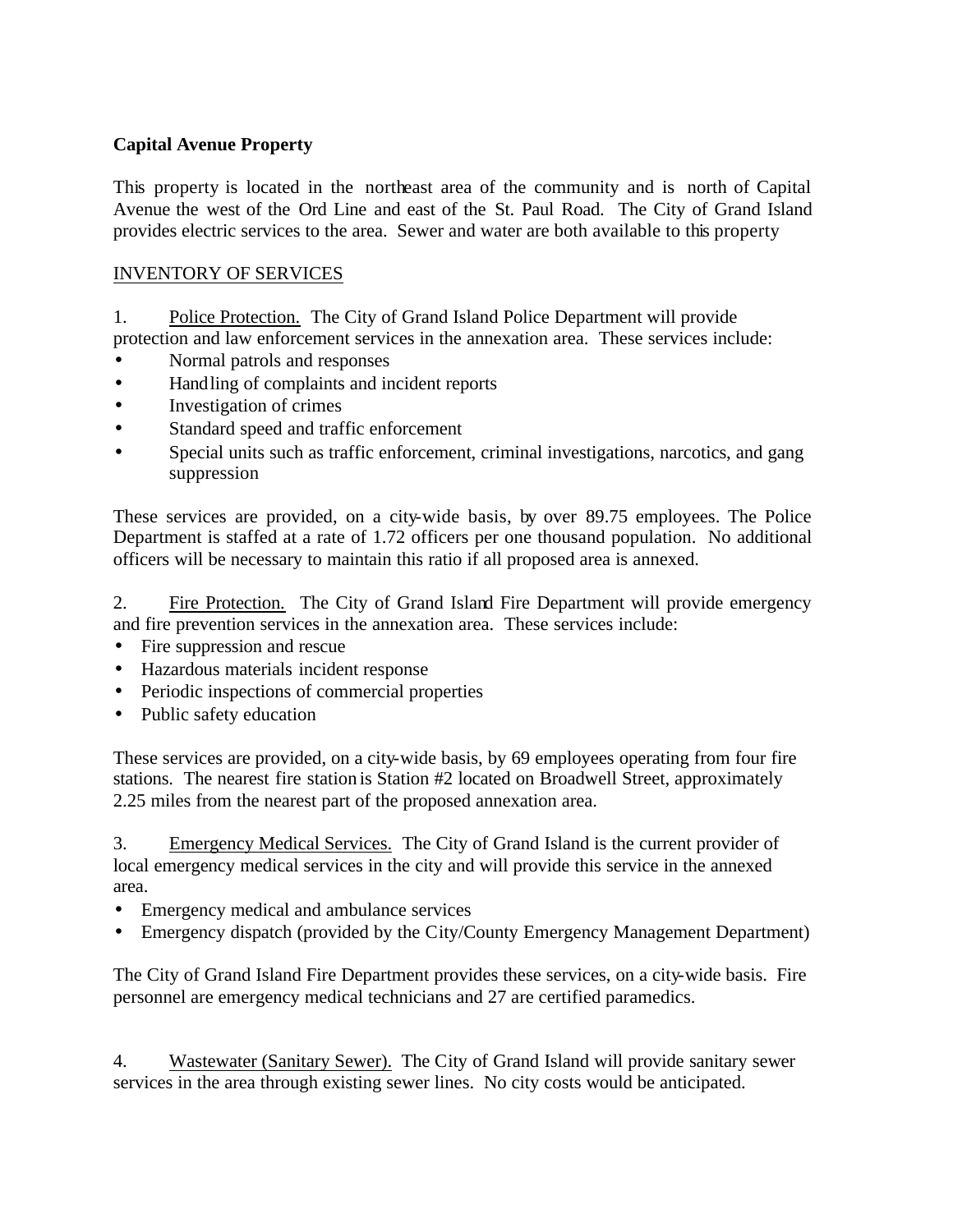#### 5. Maintenance of Roads and Streets. The City of Grand Island, Public Works Department, will maintain public streets over which the City has jurisdiction. These services include:

- Snow and ice removal
- Emergency pavement repair
- Preventative street maintenance
- Asphalt resurfacing
- Ditch and drainage maintenance
- Sign and signal maintenance
- Asphalt resurfacing

Capital Avenue is already maintained by the City of Grand Island

6. Electric Utilities. This Annexation area is currently provided electrical services by the City of Grand Island. The services appear adequate to meet the needs of the area. These services include:

- Electric utility services
- Street lights

7. Water Utilities. The City of Grand Island, Utilities Department, currently maintains the water utilities services for the proposed annexation area. Water service to this area is available.

8. Maintenance of Parks, Playgrounds, and Swimming Pools No impact is anticipated as a result of annexation. Recreation facilities and area amenities, including parks and pools, that are privately owned and operated, or operated and maintained by another governmental entity, will be unaffected by the annexation.

9. Building Regulations. The City of Grand Island, Building Department, will oversee services associated with building regulations, including:

- Commercial Building Plan Review
- Residential Building Plan Review
- Building Permit Inspections and Issuance
- Investigation of complaints relative to Minimum Housing Standards
- Regulation of Manufactured Home Parks
- Investigation of Illegal Business Complaints
- Investigation and Enforcement of Zoning Violations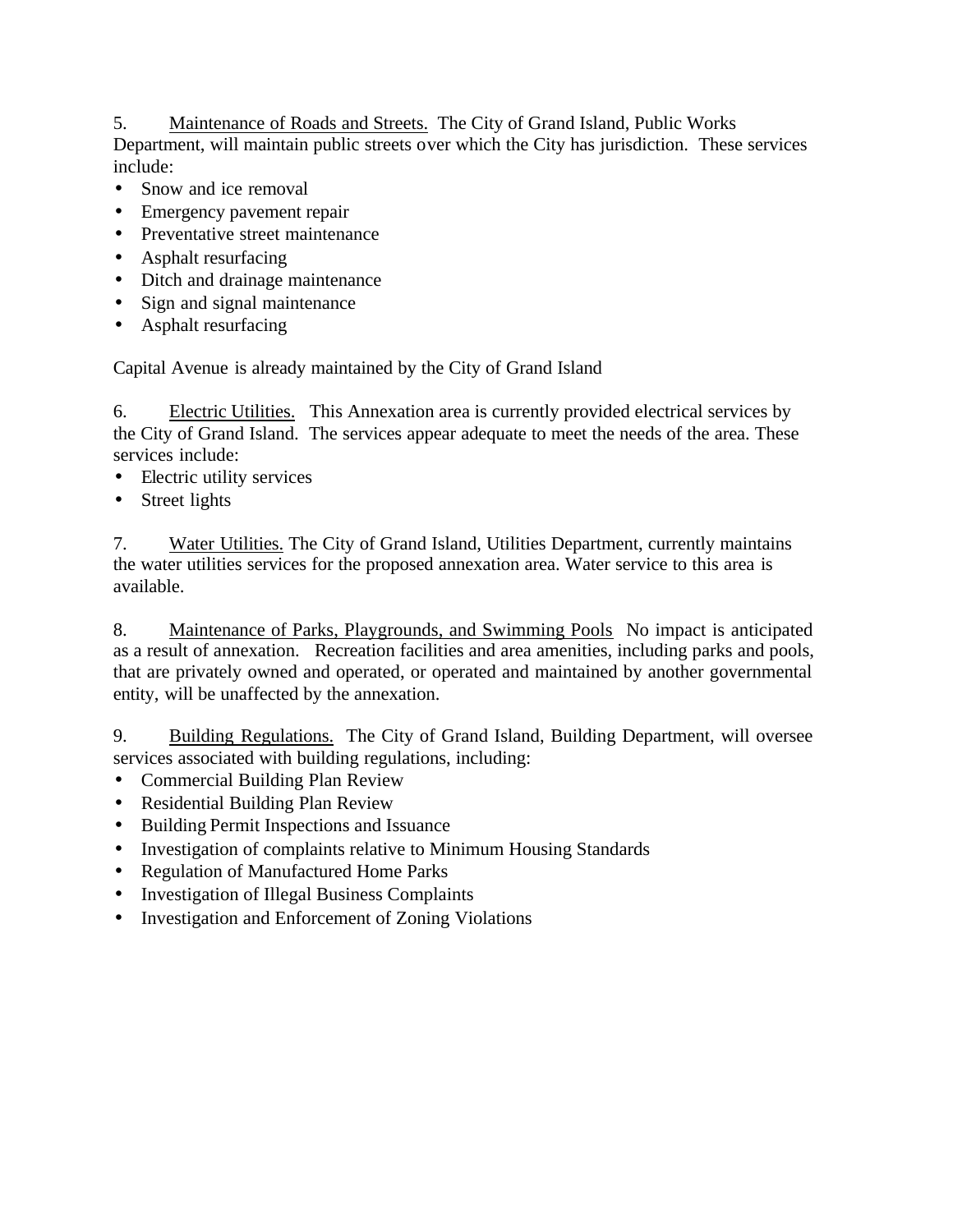10. Code Compliance. The City of Grand Island's Legal Department and Code Compliance division will continue to provide the following services associated with enforcing compliance with the City Code:

- Enforcement Proceedings for Liquor and Food Establishment Violations
- Investigation and Enforcement of Complaints Regarding Junked Vehicles and Vehicle Parts, Garbage, Refuse and Litter
- Investigation of Enforcement of Complaints Regarding Weed and Animal Violations Providing Enforcement Support to Other Departments for City Code and Regulatory Violations

| provide services according to city policies and procedures. |                            |  |  |  |
|-------------------------------------------------------------|----------------------------|--|--|--|
| <b>Summary of Impacts</b>                                   |                            |  |  |  |
| <b>Police Protection</b>                                    | No Impact                  |  |  |  |
| <b>Fire Protection</b>                                      | No Impact                  |  |  |  |
| <b>Emergency Medical Services</b>                           | No Impact                  |  |  |  |
| Wastewater                                                  | Available                  |  |  |  |
| Roads and Streets                                           | No Impact                  |  |  |  |
| <b>Electric Service</b>                                     | Already in GI Service Area |  |  |  |

Building Regulations Already Subject to GI Regulations Code Compliance Already Subject to GI Regulations

School District Already Grand Island District

Water Service Available Parks, Playgrounds and Swimming Pools | No Impact

Other No Impact

11. Other City Services. All other City Departments with jurisdiction in the area will provide services according to city policies and procedures.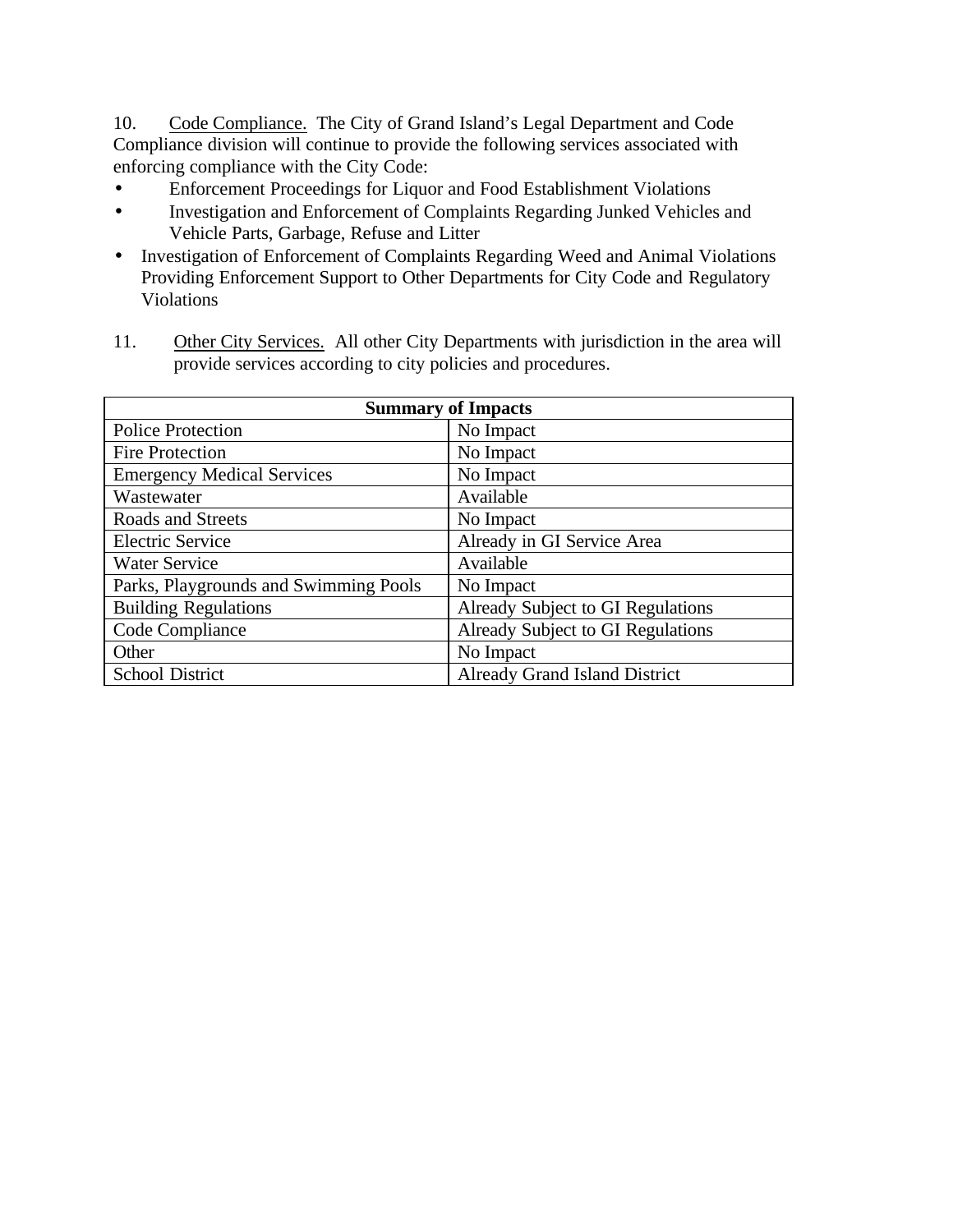### **Financial Impacts of Capital Avenue Property Annexation**

| <b>Financial Impact</b>       | <b>Before Annex</b> | <b>After Annex</b> |
|-------------------------------|---------------------|--------------------|
| <b>Property Valuation</b>     | \$83,479            | \$83,479           |
| City sales tax now applicable |                     | Yes                |

#### **Assume \$83,479 Property**

|                       |                  | <b>Tax</b> | <b>Before</b> | <b>Tax</b> | <b>After</b> |
|-----------------------|------------------|------------|---------------|------------|--------------|
| 2007                  |                  | Levy       | <b>Annex</b>  | Levy       | <b>Annex</b> |
| City Levy             |                  | 0.000000   | \$0.00        | 0.165929   | \$138.52     |
|                       | <b>City Bond</b> | 0.000000   | \$0.00        | 0.072390   | \$60.43      |
| <b>CRA</b>            |                  | 0.000000   | \$0.00        | 0.022566   | \$18.84      |
| <b>Hall County</b>    |                  | 0.422886   | \$353.02      | 0.422886   | \$353.02     |
| <b>Rural Fire</b>     |                  | 0.056960   | \$47.55       |            | \$0.00       |
|                       | Fire Bond*       | 0.012084   | \$10.09       | 0.012084   | \$10.09      |
| <b>GIPS School</b>    |                  | 1.072750   | \$895.52      | 1.072750   | \$895.52     |
|                       | 2nd Bond         | 0.082712   | \$69.05       | 0.082712   | \$69.05      |
|                       | 3rd Bond         | 0.016432   | \$13.72       | 0.016432   | \$13.72      |
|                       | 4th Bond         | 0.038331   | \$32.00       | 0.038331   | \$32.00      |
| <b>ESU 10</b>         |                  | 0.015000   | \$12.52       | 0.015000   | \$12.52      |
| <b>CCC</b>            |                  | 0.080161   | \$66.92       | 0.080161   | \$66.92      |
| <b>CPNRD</b>          |                  | 0.058764   | \$49.06       | 0.058764   | \$49.06      |
| Ag Society            |                  | 0.004643   | \$3.88        | 0.004643   | \$3.88       |
| Airport               |                  | 0.013172   | \$11.00       | 0.013172   | \$11.00      |
|                       | Airport          |            |               |            |              |
|                       | <b>Bond</b>      | 0.008792   | \$7.34        | 0.008792   | \$7.34       |
| <b>Total Combined</b> |                  | 1.882687   | \$1,571.65    | 2.086612   | \$1,741.88   |

\*previously approved bond will remain with property until paid off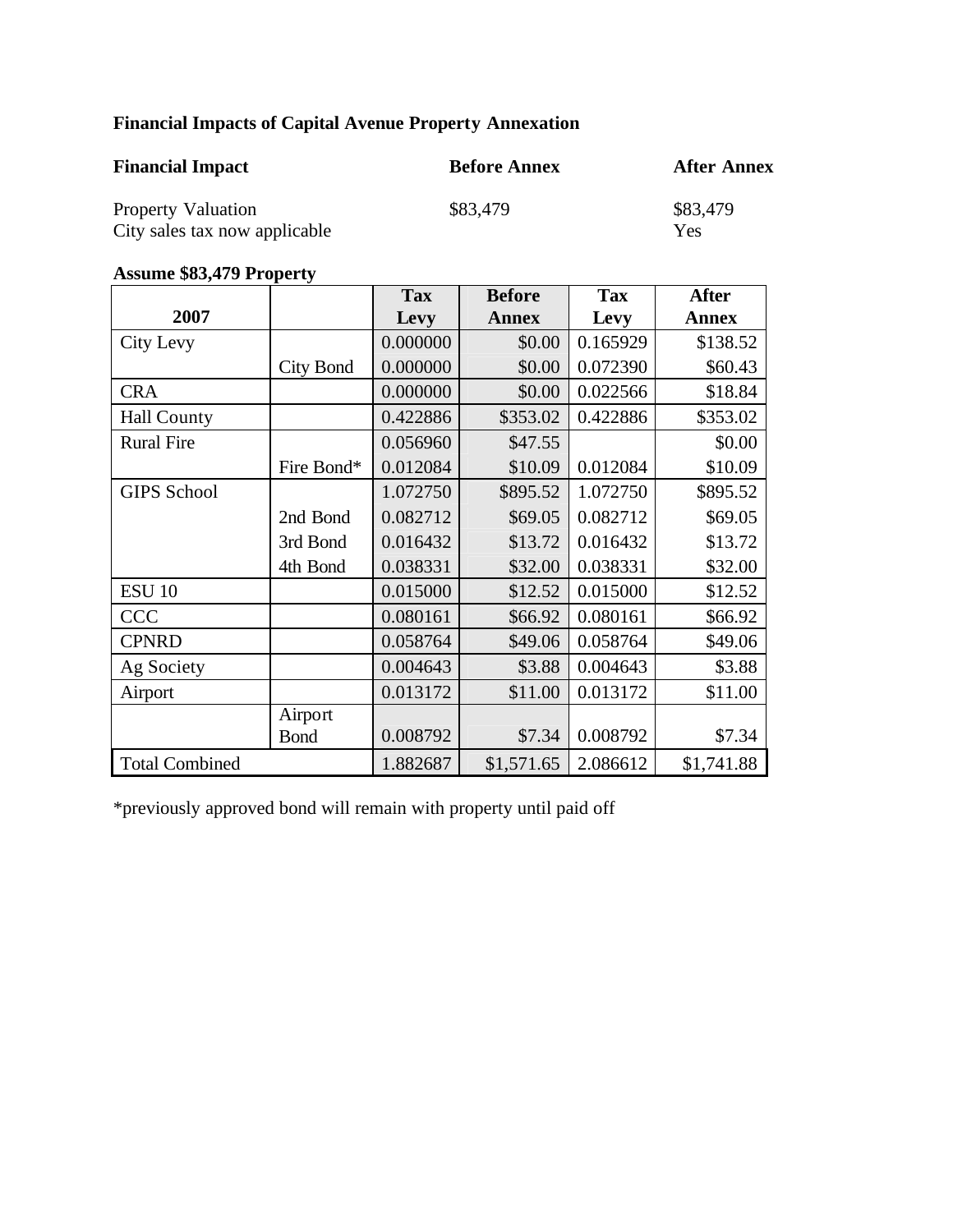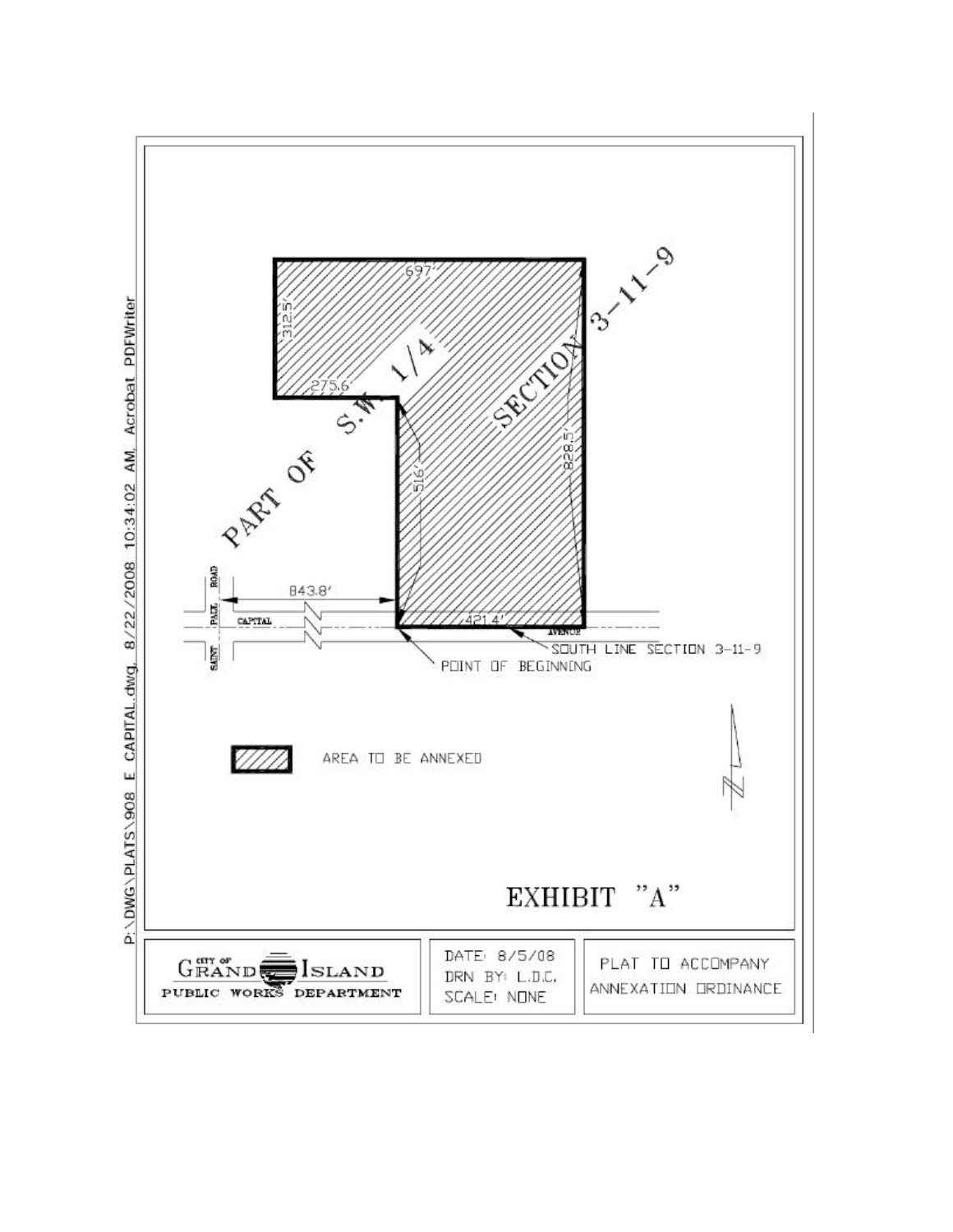#### **TIMELINE 2008 Annexation**

- 08-23-2008 Notice of public hearing re: annexation published in *Grand Island Independent* for Regional Planning Commission meeting. [§19-929]
- 08-26-2008 City Council Meeting. Referral of areas considered for annexation to Regional Planning Commission for hearing and recommendation.
- 09-03-2008 Planning Commission Meeting. Commissioners to make recommendation on annexation of land into the City of Grand Island.
- 09-09-2008 City Council Meeting. Resolution indicates the city is (1) considering annexation, (2) approves and adopts the annexation plan, and (3) scheduling a public hearing for October 14, 2008. Annexation plan for extension of city services to be on file with the City Clerk. [§16-117]
- 09-09-2008 Annexation Plan for the extension of city services to the annexed area to be on file with the City Clerk for public review and inspection during regular business hours.
- 09-10-2008 Upon approval of resolution on 9/09/08, City Clerk sends copy of resolution to the school board of the school district in the land proposed for annexation.
- 10-03-2008 Notice of Public Hearing before City Council to be published in the *Grand Island Independent*. Notice must be published at least once, not less than 10 days prior to date of hearing.
- 10-14-2008 Public Hearing re: annexation. Title of ordinance to be read at council meeting. (1st time) [§16-404]
- 10-28-2008 Title of ordinance to be read at council meeting. (2nd time)
- 11-11-2008 Title of ordinance to be read at council meeting. (3rd time) Annexation Ordinance approved by City Council.
- 11-26-2008 Annexation Ordinance becomes effective.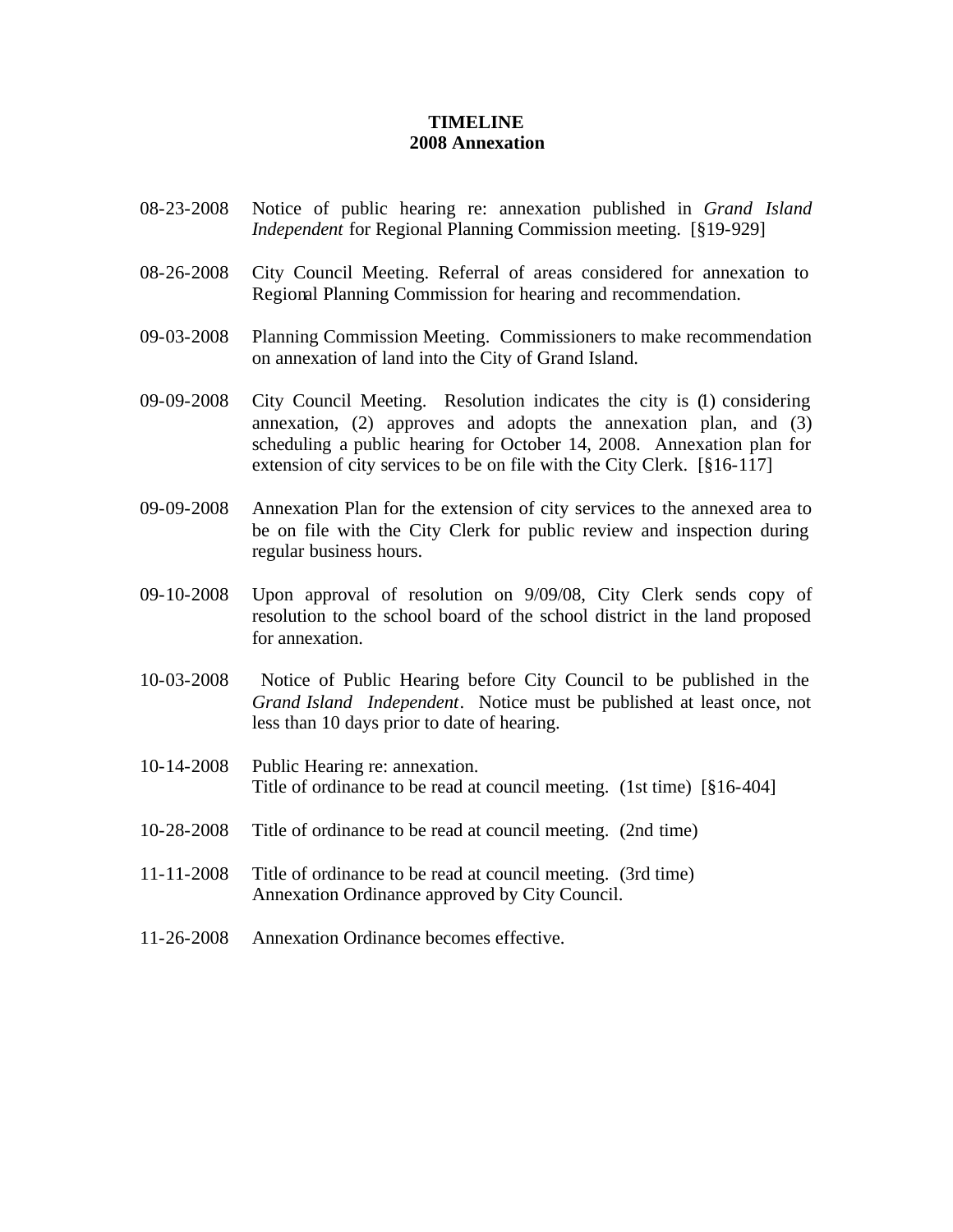August 22, 2008

Dear Members of the Board:

#### **RE: Annexation – Property located at 908 East Capital Avenue, North of Capital Avenue East of the St Paul Road. (C-23-2008GI)**

This letter is to inform you that an application has been turned in to annex a tract of land comprising a part of the SW  $\frac{1}{4}$  Section 3, Township 11, Range 9, West of the  $6^{th}$  P.M. in Hall County, NE into the City of Grand Island, at the property owner's request. This property is located north of Capital Avenue East and east of St. Paul Road (908 East Capital Ave.) and is less than 10 acres. Upon final approval the Grand Island limits will be changed to include this tract of land.

You are hereby notified that the Regional Planning Commission will consider this annexation at the next meeting that will be held at 6:00 p.m. September 3, 2008 in the Council Chambers located in Grand Island's City Hall.

Sincerely,

Chad Nabity, AICP Planning Director

cc: City Clerk City Attorney City Public Works City Building Inspections City Utilities Manager of Postal Operations

This letter was sent to the following School Districts 1R, 2, 3, 8, 12, 19, 82, 83, 100, 126.